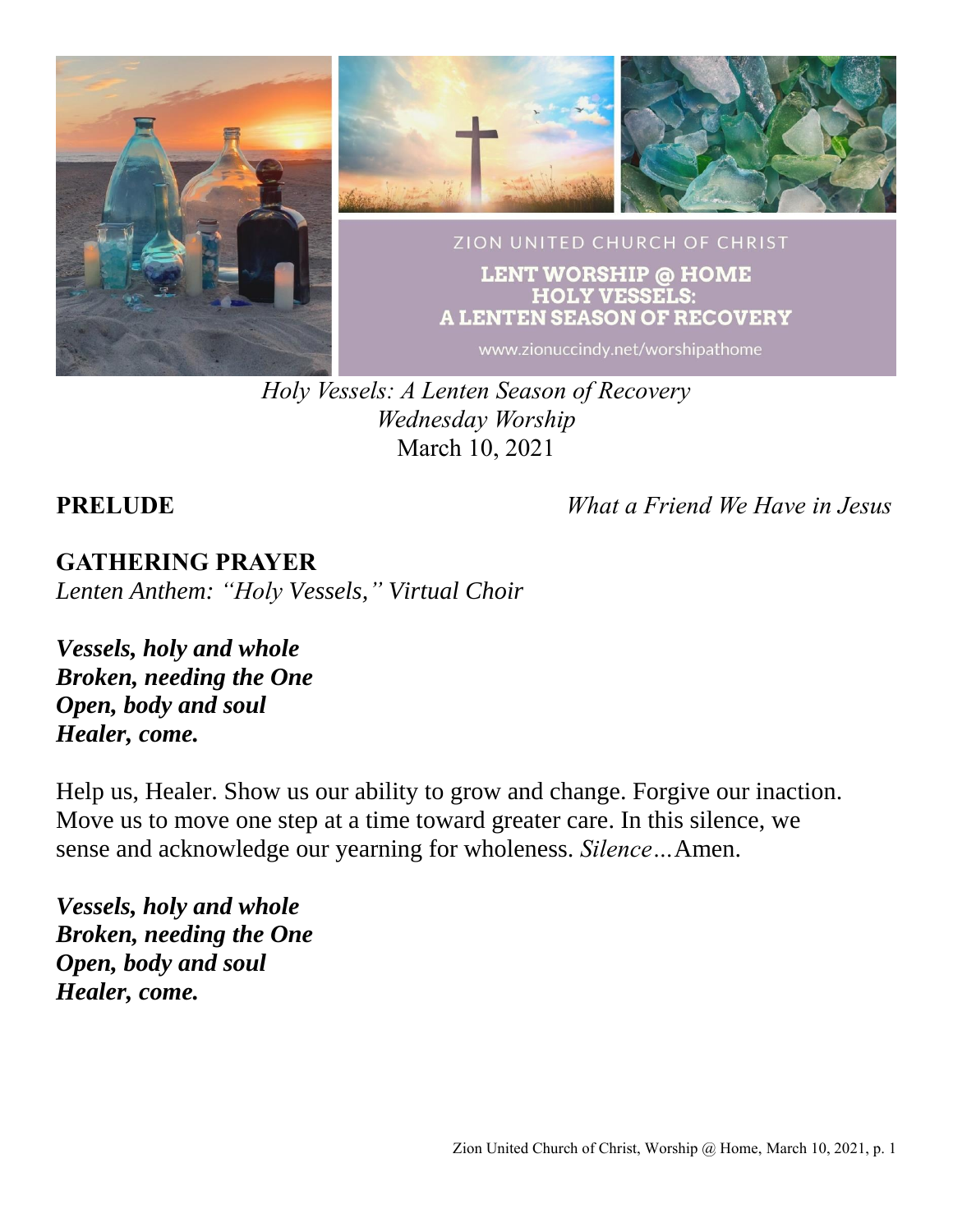## **CONTEMPORARY WORDS TO PONDER**

"There is no greater agony than bearing an untold story inside you." **— Maya Angelou**

"Sharing our truths can provide the opportunity for great healing." **— Kristen Noel**

"Tell the story of the mountain you climbed. Your words could become a page in someone else's survival guide." **— Morgan Harper Nichols**

"Part of the healing process is sharing with other people who care." **— Jerry Cantrell**

Owning our story and loving ourselves through that process is the bravest thing that we will ever do." **— Brené Brown**

"Sometimes the most healing thing to do is remind ourselves over and over and over, other people feel this too." **— Andrea Gibson**

**HYMN** *Breathe On Me, Breath of God*

### **WE HEAR GOD'S WORD** *Matthew 9:27-33*

As Jesus went on from there, two blind men followed him, crying loudly, "Have mercy on us, Son of David!" When he entered the house, the blind men came to him; and Jesus said to them, "Do you believe that I am able to do this?" They said to him, "Yes, Lord." Then he touched their eyes and said, "According to your faith let it be done to you." And their eyes were opened. Then Jesus sternly ordered them, "See that no one knows of this." But they went away and spread the news about him throughout that district. After they had gone away, a demoniac who was mute was brought to him. And when the demon had been cast out, the one who had been mute spoke; and the crowds were amazed and said, "Never has anything like this been seen in Israel."

## **RITUAL ACTION FOR THE WEEK**

The words of Jesus we heard in this week's healing story were "Do you believe I am able to do this?" Jesus' question invites us to consider our own belief in transformation. He invites us to step into a renewed vision of our lives, to speak into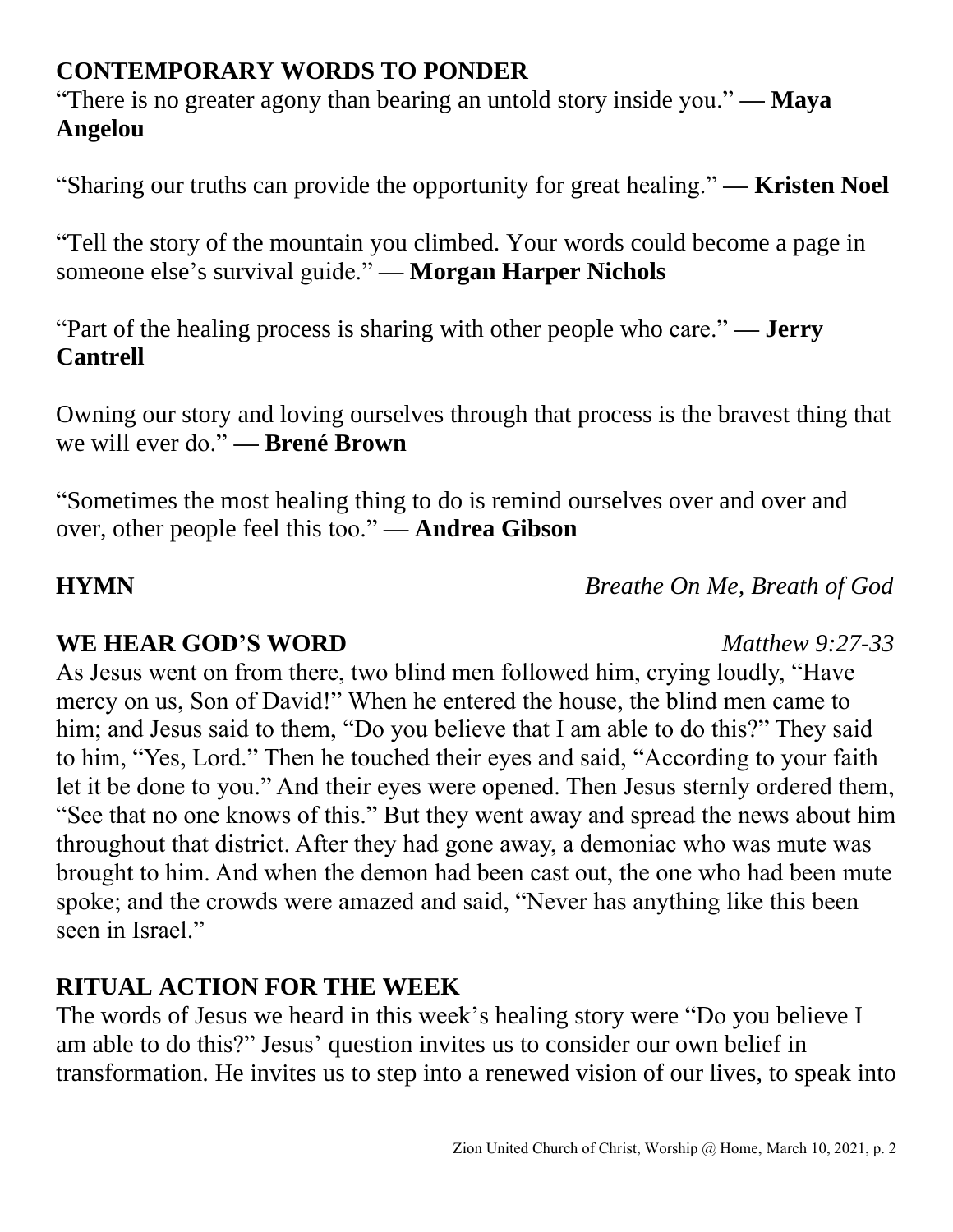being a new story, not be bound by the stories of the past, inscribed on us by others, that may be oppressing and limiting us.

Last week we put our glass pieces in a bowl. Beach glass is usually somewhat cloudy when dry. When it comes into contact with water, it becomes clear and bright. Today, you are invited to fill your vessel containing the pieces with water and watch the transformation. As you do, let it be a prayer for clarity. Ask for a new way to see the struggles you may be experiencing. Ask for understanding and a way forward.

Take a moment to think on this and then when you are ready, pick up the container of broken pieces, now bright and clear in the water, and breathe deeply, inviting the Spirit to live and move and transform you and others who need clarity for their lives. Keep the bowl in a place you will see it regularly this week… perhaps in a bathroom near the place where you shower or bathe.





# **WE RESPOND TO GOD'S WORD WITH OUR GIVING**

**Invitation –** Tonight we bring our offerings to God, the treasures of our hearts. In bringing these gifts, may they be a sign that we believe that God is able to do great things.

You can mail your offerings to our office. We check the mail regularly. Zion United Church of Christ 8916 E. Troy Ave. Indianapolis, IN 46239

Or, you can donate through our website through our secure PayPal button at www.zionuccindy.net/donate. Please know that PayPal receives a 2.2% processing fee and a \$0.30 transaction charge. You are able to set up reoccurring, monthly payments.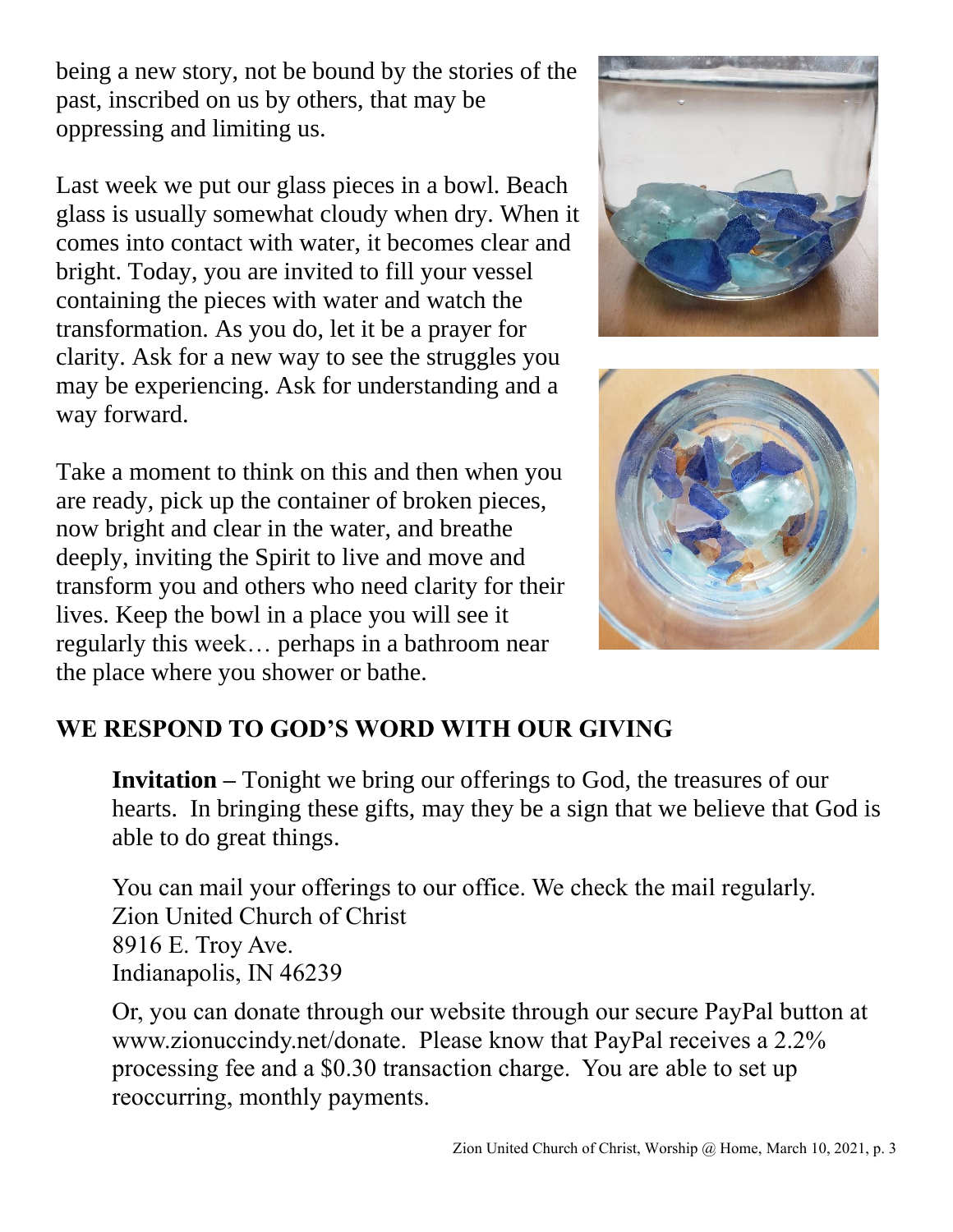**We Give Thanks** – God through Christ you showed us the amazing things you are able to do in this world. Take these gifts that they might add to the healing work to which you have called your church. In gratitude, we come before you to dedicate our lives to your work. Amen.

### **PRAYERS OF THE PEOPLE**

*Song of Preparation: "Make Us Holy, Make Us Whole*," Martha & Michael Main

*In your love, make us whole. May we rest in your compassion. Calm the lost, weary soul in the warmth of your love. May your peace fill our hearts. May we know the love of Jesus. By your grace, you console. Make us holy, make us whole.*

Healer of our every ill, especially our malady of stigmatized fear of mental illness, we come before you to make our petitions known. Hear our cries for healing of body, mind, and spirit. We know that already you are at work among us, showing us the way to recovery from the toxicities and grief of our time.

You have stamped each one of us as "worthy." We give you thanks that your mercy is wide and your faithfulness to us not depend upon having our feelings sorted out or our sense of well-being secure. You are not waiting for us to "get our act together" before offering us your love and grace.

We pray especially for those who have experienced heightened and acute mental and emotional difficulties as a result of this past year of isolation and fear. We pray for those who feel far from hope and we mourn those who could not find a lifeline to survive this hardship. We pray for those who find themselves without access to adequate care, someone to talk to, or appropriate resources to steady their hearts and minds. We give thanks for those who are telling their stories, showing us how to open our hearts to help others and offering ripples of healing in the community. We pray grateful thanks for progress toward holistic healthcare and the efforts of all who are working to de-stigmatize mental illness, making it easier to ask for, and get, the help so desperately needed.